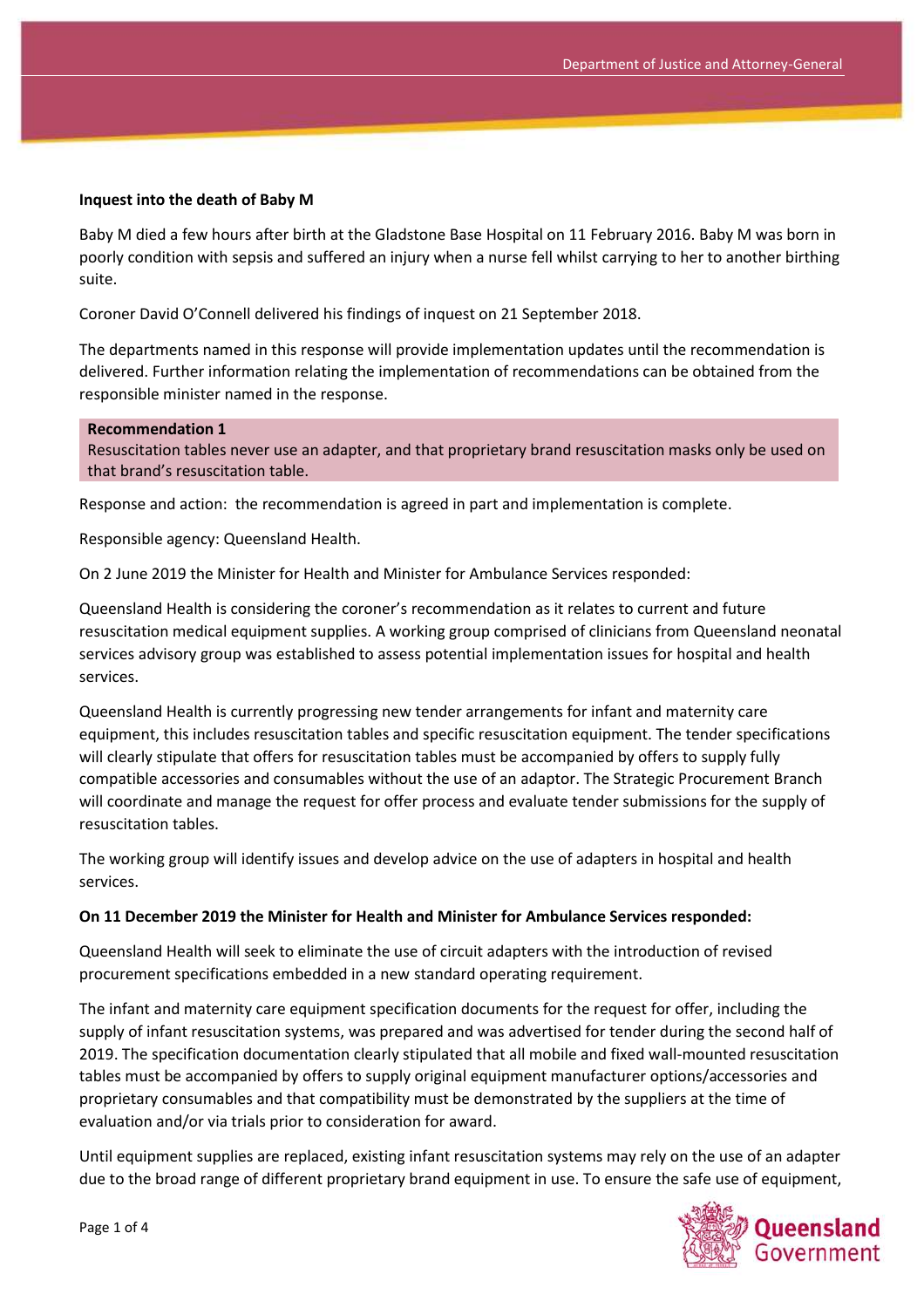a patient safety communique is currently in development and will request that two-piece tubing and 'T' piece adapter are not used and are replaced with a closed-circuit system. The communique will be circulated across all Queensland Health hospital and health services.

The Queensland Neonatal Services Advisory Group is considering the application of a standardised neonatal resuscitation equipment checklist that would provide a tool for confirming the required neonatal resuscitation equipment is available and operational for each birth. The checklist will include the identification of adaptors and enable potential risks associated with their use to be mitigated.

Queensland Health will finalise of the tender process and supply of resuscitation tables with fully compatible accessories and consumables. Queensland Health will develop and distribute standardised equipment checklist to support the safe and correct operation of resuscitation equipment prior to each birth.

# **On 3 June 2020 the Deputy Premier and Minister for Health and Minister for Ambulance Services responded:**

Queensland Health Strategic Procurement introduced revised specifications to the Infant and Maternity Care Standing Offer Arrangement (SOA). It is now a requirement of the equipment offered that accessories and consumables are to be original equipment manufacturer proprietary products.

The change to resuscitation equipment available via the SOA ensures that hospital and health services (HHSs) have a mechanism to purchase proprietary brand airway circuits, thereby removing the need to have spare outlet adapters in stock.

Queensland Health distributed the Patient Safety Communique – *Coronial recommendations to reduce the risk of resuscitation equipment incompatibility* across all HHSs in December 2019. The communique outlined multiple actions for HHSs to undertake to ensure the coroner's recommendation and findings are fully considered, including:

- perform audit of resuscitation airway equipment to identify the use of two-piece tubing and outlet adapter setup, and implement appropriate risk mitigation strategies including replacing two-piece tubing and adapter setup with a closed-circuit ventilation system
- perform audit of the routine practice of checking resuscitation equipment to identify compliance with checking schedule (each shift, daily, weekly) and implement corrective action where audit results indicate opportunity for improvement
- report clinical incidents and 'near misses' where resuscitation equipment is unavailable, incomplete, malfunctioning or not fit for purpose.

The Queensland Neonatal Services Advisory Group is developing a statewide standardised neonatal resuscitation equipment checklist that will complement the implementation of routine quality and safety processes.

## **On 2 October 2020 the Deputy Premier and Minister for Health and Minister for Ambulance Services responded:**

The Queensland Neonatal Services Advisory Group has developed the statewide standardised neonatal resuscitation equipment checklist and is currently consulting with neonatal retrieval and education services to arrange publication of the checklist.

# **On 8 July 2021 the Minister for Health and Ambulance Services responded:**

The revised Queensland Health specifications for the supply of infant resuscitation system equipment now requires original equipment accessories and propriety brand consumables to be supplied with all new mobile and fixed wall-mounted resuscitation tables, this will eliminate the need for and use of adaptors in the future.

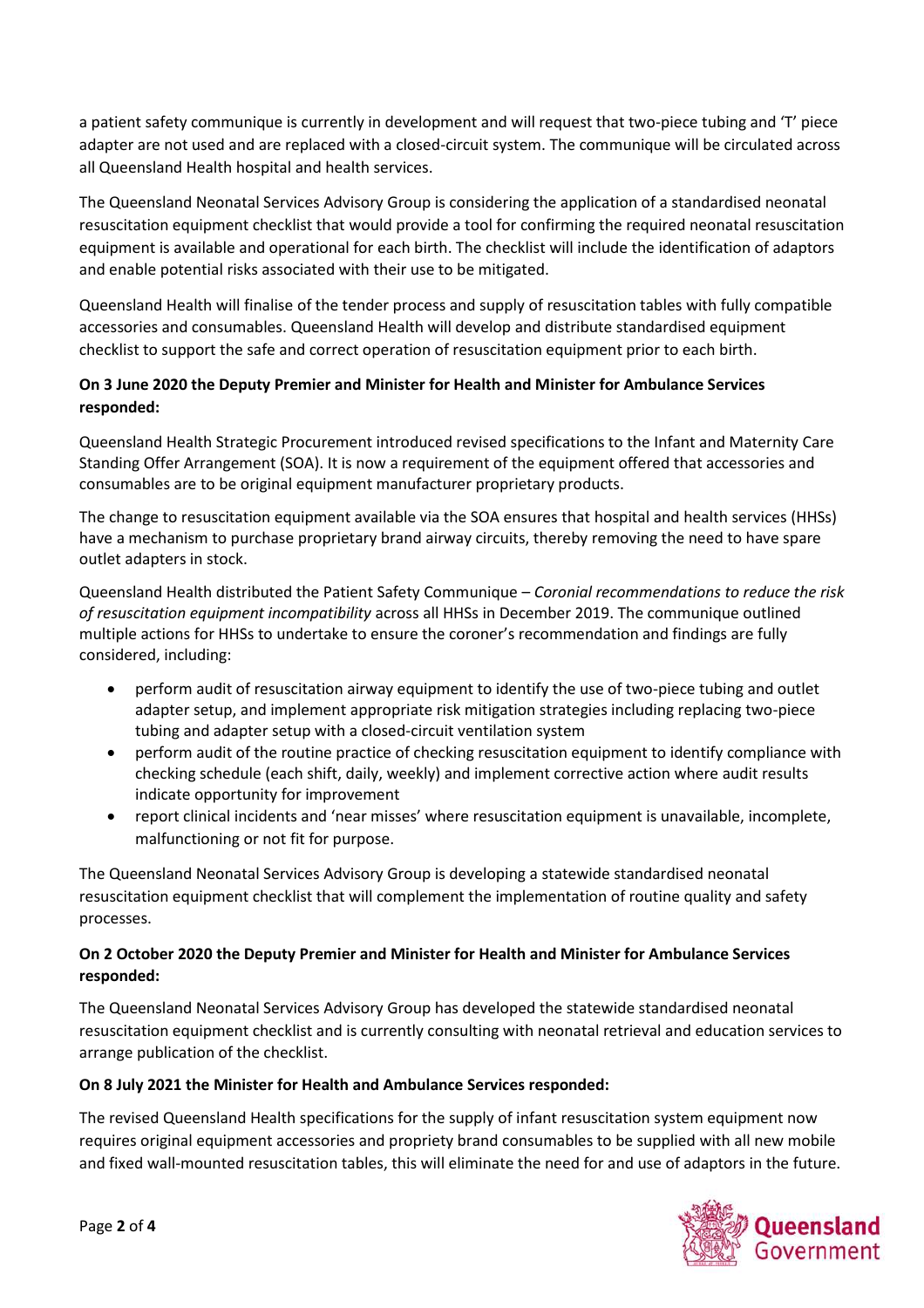As equipment supplies are replaced, the Neonatal Resuscitation Equipment Checklist will provide an important safety check in instances where 'T' piece adapters may still be in use. The [checklist](https://www.health.qld.gov.au/__data/assets/pdf_file/0030/1009578/f-resus-equip-checklist.pdf) includes a reference to 'Compatible T-piece circuit with test lung' when checking airway equipment and was endorsed by the Queensland Neonatal Services Advisory Group on 18 September 2020. The checklist is now published on th[e Queensland Health website](https://www.health.qld.gov.au/qcg/publications#neonatal) and is available under the Maternity and Neonatal Clinical Guidelines, Resuscitation – neonatal. The checklist has also been distributed to relevant parties.

### **Recommendation 2**

A bassinet and trolley be available in each birthing suite, and the baby is only to be transported from a room by the use of a bassinet and trolley.

Response and action: the recommendation is implemented.

Responsible agency: Queensland Health.

On 2 June 2019 the Minister for Health and Minister for Ambulance Services responded:

Queensland Health established a working group comprised of clinicians from Queensland neonatal services advisory group to determine an appropriate response to the recommendation.

Queensland Health will develop and distribute a communique to all hospital and health services recommending safe transporting practices of neonates.

### **On 11 December 2019 the Minister for Health and Minister for Ambulance Services responded:**

The patient safety communique – Safe handling and transport of a baby/neonate/infant – was developed and circulated across all Queensland Health hospital and health services. The communique reinforces the requirement to transport a baby in an infant cot or Resuscitaire and ensure equipment is available in areas where a transfer may be required, such as an emergency department, birth suite and operating theatre.

#### **Recommendation 3**

Expectant mothers be informed about the incidence and issues relating to group B streptococcal disease, and encouraged to have screening conducted, if they choose.

Response and action: the recommendation is implemented.

Responsible agency: Queensland Health.

On 2 June 2019 the Minister for Health and Minister for Ambulance Services responded:

Queensland Health developed and published in 2015 the *Queensland clinical guideline on early onset group B streptococcal disease* (EOGBSD) and parent information on group B streptococcus (GBS) in pregnancy. All hospital and health services were notified at the time of publication.

The Queensland clinical guideline supports the coroner's recommendation to inform pregnant women about GBS and EOGBSD as evidenced by the following recommendations contained within the guideline (Section 1.3 clinical standards):

- discuss EOGBSD and intrapartum antibiotic prophylaxis (IAP) with women during the antenatal period in a manner that supports informed decision making
- document the discussion and decisions about IAP in the healthcare records (including handheld pregnancy health record)
- confirm decision prior to any healthcare intervention as per routine practice